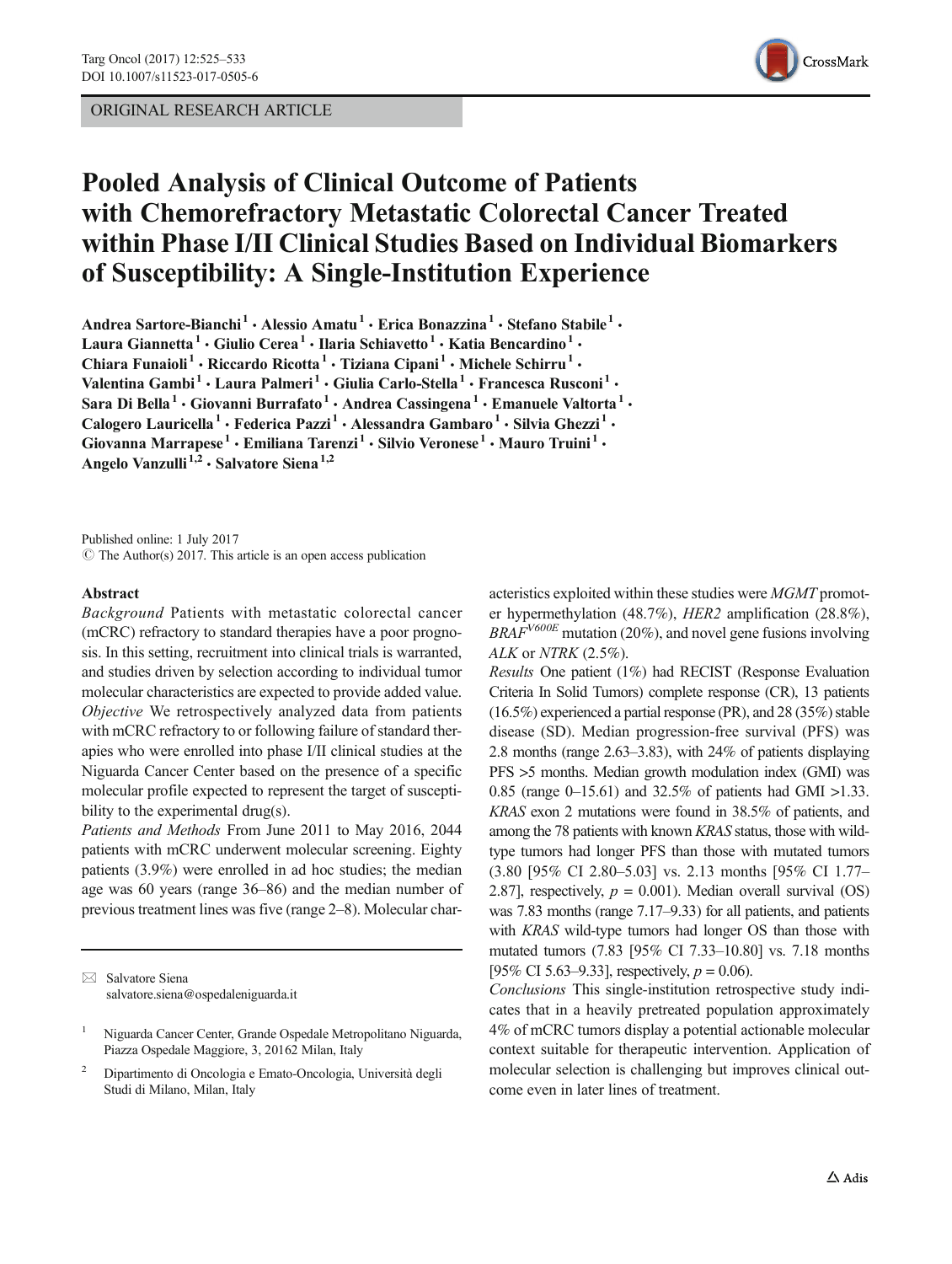#### **Key Points**

Treatment of metastatic colorectal cancer (mCRC) patients driven by selection according to individual tumor molecular characteristics is expected to provide enhanced clinical benefit.

In this single-institution retrospective analysis, 3.9% of 2044 patients were found to harbor biomarkers for *ad hoc* phase I-II clinical studies, including *MGMT* promoter hypermethylation, *HER2* amplification, *BRAFV600E* mutation, and gene fusions involving *ALK* or *NTRK*.

14 patients had an objective response, and 28 stable disease. Median progression-free survival (PFS) was 2.8 months, with 24% of patients displaying PFS  $>$ 5 months.

## 1 Introduction

Colorectal cancer (CRC) remains a significant cause of morbidity and mortality worldwide and many patients present with metastatic disease despite large-scale screening programs in various countries [\[1](#page-6-0)]. With the only exception of patients presenting with oligometastatic lesions confined to the liver or lung amenable to resection [\[2](#page-6-0), [3\]](#page-6-0), metastatic disease is considered incurable. In cases where treatment with curative intent is excluded, patients are typically given a combination of cytotoxic chemotherapy, often in conjunction with a targeted therapy.

Although advances in systemic therapy have been made, the 5-year survival rate in this setting is still 12.5% [\[4](#page-6-0)], with acquired resistance to therapy being the main reason for treatment failure [\[5](#page-6-0)]. Indeed, resistance to targeted therapy, as displayed by disease progression, is observed after a median of 4 months on epidermal growth factor receptor (EGFR) antagonists [\[45](#page-8-0)]. The discovery of RAS mutations in CRC as a mechanism of innate resistance to these therapies has been an important advance and has ameliorated their clinical use. However, there is an unmet need for effective therapeutic strategies after secondary resistance.

We have previously demonstrated that different molecular alterations that drive resistance can occur simultaneously in the same patient [[7\]](#page-7-0). Identifying relevant molecular subtypes within this heterogeneous disease and matching patients with appropriate single agents or combinations of targeted therapies at resistance is crucial to therapeutic progress [[8](#page-7-0)]. Therefore, recruitment into precision oncology clinical trials

based on selection according to individual tumor molecular characteristics is expected to provide added value.

We retrospectively collected data from patients with metastatic CRC (mCRC) resistant to standard therapies treated at the Niguarda Cancer Center (NCC) (Milan, Italy) in phase I/II clinical studies based on the presence of specific tumor molecular profiles conferring susceptibility to experimental drugs, and performed a pooled analysis for measuring results according to main clinical and other molecular variables.

#### 2 Methods

## 2.1 Patients

We retrospectively collected data from patients with mCRC resistant to standard therapies treated at NCC between June 2011 and May 2016 in phase I/II clinical studies, including one phase I first-in-human study, based on the presence of specific biomarkers that confer susceptibility to experimental drugs (Table [1](#page-2-0)). These included tumor genetic alterations (i.e., gene mutations, amplifications, or fusions) or a certain genetic context (i.e., methylation of specific genes). Consecutive eligible patients were offered participation in clinical trials. All patients gave written informed consent and the study and all treatments were conducted in accordance with the guidelines of the Institutional Review Board at Ospedale Niguarda.

The presence of the particular biomarker was investigated according to specific study protocol criteria or retrieved by medical history, where applicable. Further molecular characterization of Kirsten rat sarcoma viral oncogene homolog (KRAS) mutations, a well-known biomarker associated with poor prognosis, was performed in all available samples of patients included in the studies by the Pathology Department of NCC as per standard of care. The registration of patients in the database, pathology assessment, and additional mutation analyses if needed were performed at NCC.

#### 2.2 Treatment and Evaluation

Treatment was carried out according to the specific requisites of treatment protocols and was continued until disease progression, unacceptable toxicity, or withdrawal of consent. Assessments, including history, physical examination, and laboratory evaluations, were performed as specified in each protocol, typically before the initiation of therapy, and longitudinally during the treatment cycles. Efficacy was assessed from computed tomography scans and/or magnetic resonance imaging at baseline before treatment initiation and then every 6–8 weeks depending on the study protocol. All radiographs were evaluated by the Department of Radiology at NCC and responses were categorized per RECIST (Response Evaluation Criteria In Solid Tumors) 1.1 criteria and were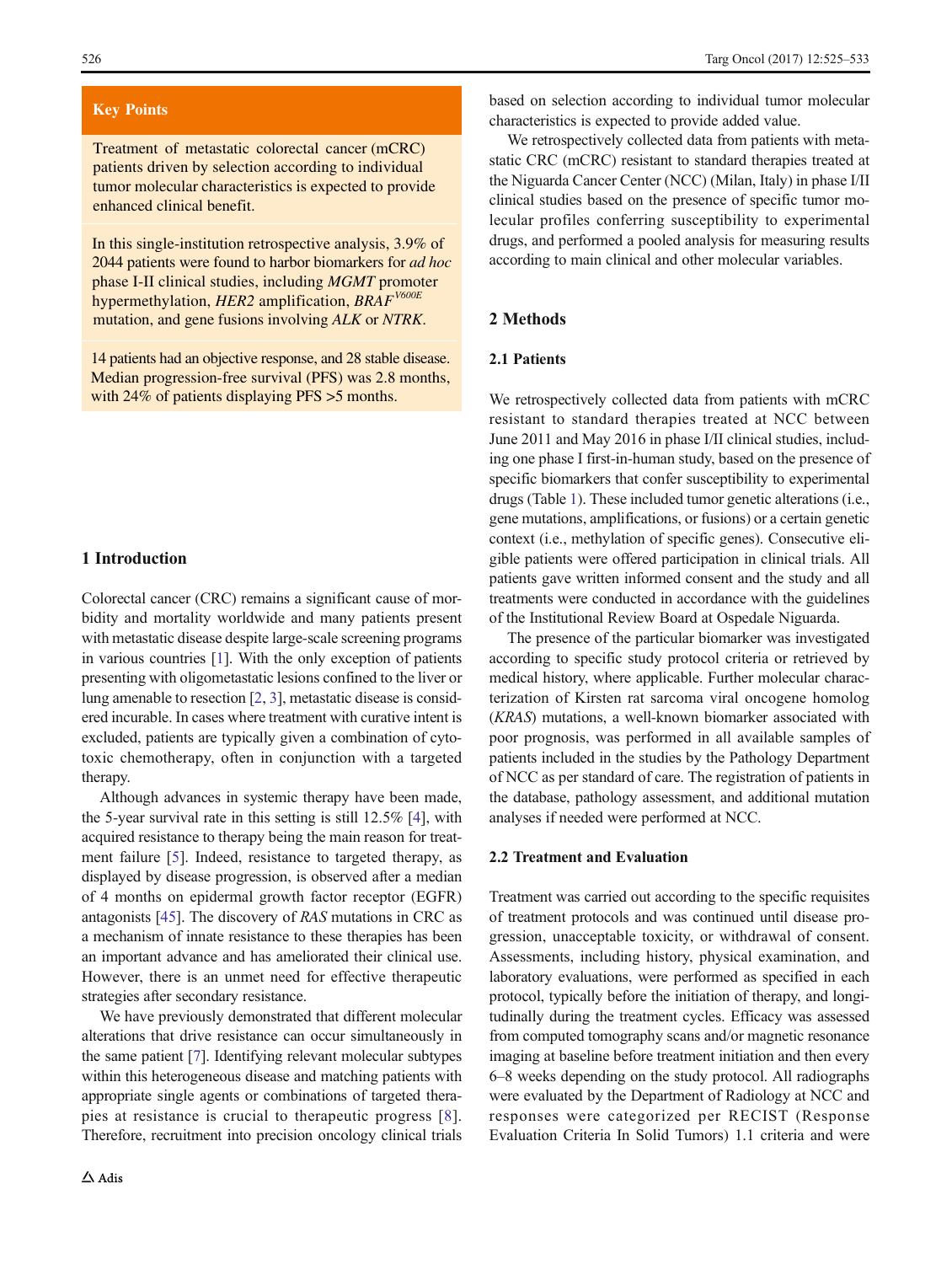| $\frac{1}{2}$                         |                                    |                |                |
|---------------------------------------|------------------------------------|----------------|----------------|
| Biomarker                             | Study drug(s)                      | EudraCT N°     | Patients $(n)$ |
| <i>MGMT</i> promoter hypermethylation | Temozolomide [9]                   | 2012-003338-17 | 27             |
| HER2 amplification                    | Trastuzumab + lapatinib $[10]$     | 2012-002128-33 | 23             |
| <i>MGMT</i> promoter hypermethylation | Dacarbazine [11]                   | 2011-002080-21 | 12             |
| <i>BRAF</i> mutation                  | MEK162 + LGX818 [NCT01543698]      | 2011-005875-17 | 9              |
| <i>BRAF</i> mutation                  | MEK162 + panitumumab [NCT01927341] | 2013-001986-18 | 7              |
| NTRK or ALK gene fusions              | Entrectinib [12]                   | 2012-000148-88 | $\mathcal{D}$  |

<span id="page-2-0"></span>Table 1 Distribution of patients in clinical trials with actionable molecular alterations treated with matched targeted agents included in the pooled analysis

reported as best response [\[13](#page-7-0)]. Progression-free survival of the treatment( $PFS_n$ )was recorded for each individual patient as in the case report form of the respective trial, whereas progression-free survival achieved with the previous treatment line received by the patient  $(PFS_{n-1})$  was calculated based on available clinical documentation.

#### 2.3 Statistical Analysis

Fisher's exact test was used to assess the association among categorical variables and the presence of the biomarker used for treatment selection. Progression-free survival (PFS) was defined as the time interval from the start of therapy to the first observation of disease progression or death, whichever occurred first. All tests were 2-sided, and  $p < 0.05$  was considered statistically significant. Multivariate analysis was performed by Cox logistic regression; the model as a whole was evaluated by likelihood ratio test, whereas the significance of the single independent variables was evaluated by means of the Wald test. Results of the multivariate analysis should be interpreted with caution due to the small sample size and sampling bias of our study.

PFS and overall survival (OS) for all patients were computed using the Kaplan-Meier method and differences in PFS and OS were calculated with log-rank test where applicable. The growth modulation index (GMI) has been applied as previously described [\[14](#page-7-0)]. We consider a GMI >1.33, i.e., an increase in the  $PFS_n/PFS_{n-1}$ ratio of 30%, as clinically meaningful. All statistical analyses were carried out using R software [[15](#page-7-0)] and graphics were generated with ggplot2 [[16](#page-7-0)].

## 3 Results

From June 2011 to May 2016, 2044 patients with mCRC were referred to NCC for molecular screening for the inclusion into phase I/II trials encompassing the targeting of actionable molecular alterations or molecular contexts of susceptibility. In total, 80 patients (3.9%) were enrolled into six ad hoc studies: one phase I/II and five phase II trials.

The median age was 60 years (range 36–86) and the median number of previous treatment lines was five (range 2–8). The six studies included therapies based on MGMT promoter hypermethylation (48.7%), HER2 amplification (28.8%),  $BRAF<sup>V600E</sup>$  mutation (20%), and gene fusions involving ALK or TRKA (2.5%) (Table 1 and Fig. [1\)](#page-3-0). Among the 78 of 80 patients evaluable for KRAS mutations, any KRAS (exon 2) mutation was found in 30 (38.5%) of patients.

According to RECIST 1.1 criteria, one patient (1%) had complete response (CR), 13 patients (16.5%) had partial response (PR), and 28 (35%) had stable disease (SD), accounting for a 52.5% disease control rate (DCR  $=$  $CR + PR + SD$ . The DCR was higher in patients with KRAS wild-type tumors (66 vs. 38%,  $p = 0.02$ ). The median PFS was 2.8 months (range 2.63–3.83) (Fig. [2](#page-4-0)a), and 24% of patients displayed a PFS >5 months. A multivariate analysis of clinicopathological factors including age, gender, performance status, carcinoembryonic antigen (CEA) levels, and KRAS status showed that KRAS status and age were significantly associated with PFS ( $p = 0.011$ ) and 0.047, respectively), whereas CEA and age were significantly associated with OS ( $p = 0.0063$  and 0.0279, respectively). Patients with KRAS wild-type tumors had longer PFS than those with mutated tumors (3.80 [95% CI 2.80–5.03] vs. 2.13 months [95% CI 1.77–2.87], respectively)  $(p = 0.001)$  (Fig. [2b](#page-4-0)). Median OS was 7.83 months (range 7.17–9.33) (Fig. [3a](#page-5-0)), and patients with KRAS wild-type tumors had longer OS than those with mutated tumors (7.83 [95% CI 7.33–10.80] vs. 7.18 months [95% CI 5.63–9.33], respectively,  $p = 0.06$ ) (Fig. [3b](#page-5-0)). The median GMI was  $0.85$  (range  $0-15.61$ ) and 32.5% of patients had a GMI >1.33 (Fig. [4\)](#page-6-0). The Spearman Rho between  $PFS_n$  and  $PFS_{n-1}$  was 0.10  $(p = 0.372)$ .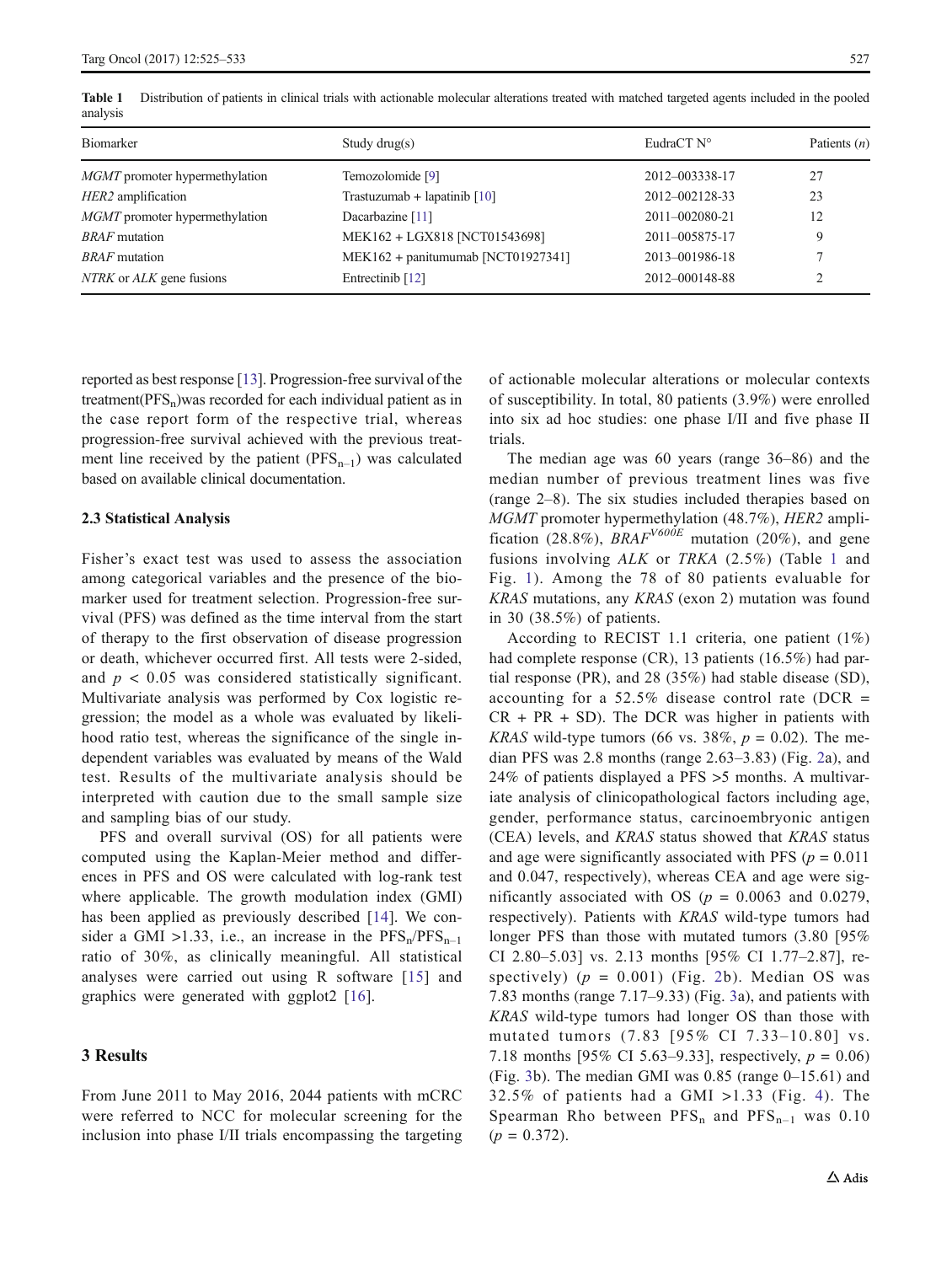<span id="page-3-0"></span>Fig. 1 RECIST (Response Evaluation Criteria In Solid Tumors) objective response rates according to molecular targets in the pooled patient population. PR partial response, SD stable disease, PD progressive disease, NA not assessed



## 4 Discussion

In this single-institution retrospective analysis we found that 4.0% of mCRC patients refractory to standard therapies were eligible for enrollment into phase I/II clinical trials based on molecular target selection. These patients, who had experienced a median number of five lines of previous treatments, achieved a median PFS of 2.8 months (with approximately one-quarter of patients displaying a PFS >5 months) and a median OS of 7.8 months. These data should be evaluated in the context of advanced mCRC, where the median PFS with newer agents has been less than 2 months [\[20](#page-7-0)], and rechallenge with standard chemotherapy [\[18,](#page-7-0) [19](#page-7-0)] or further chemotherapy [[17](#page-7-0)] showed only poor efficacy and was burdened by adverse effects [\[21\]](#page-7-0). With regards to objective response rates (ORRs), 14 patients (17.5%) had PR and 28 (35%) SD, accounting for a 52.5% DCR. These data compare favorably with those achieved with licensed third-line therapies such as the multikinase inhibitor regorafenib (ORR  $= 1-4\%$ ) and the trifluridine–tipiracil combination TAS-102 (ORR =  $2\%$ ), both of which are administered without the selection of a molecular target, or salvage chemotherapy with mitomycin-C or oxaliplatin rechallenge [\[17](#page-7-0), [22,](#page-7-0) [23\]](#page-7-0).

Following the seminal work by von Hoff et al. [\[14](#page-7-0)], several reports investigating the use of molecularly targeted agents on the basis of the identification of molecular alterations provided conflicting results [\[43,](#page-8-0) [44\]](#page-8-0). Provocative findings from Janku et al. highlighted that in phase I studies the lack of matching between molecular alterations and targeted treatment provides only limited clinical benefit in CRC and other solid tumors [\[24\]](#page-7-0). Recently, the same authors reported findings of a prospective, single-center 'navigation' study conducted in 500 patients with several different refractory cancers who underwent comprehensive genomic profiling by sequencing of 236 genes, offering proof-of-concept for the utility of this approach in assigning therapy to patients with refractory malignancies, especially in those patients with multiple genomic aberrations for whom combination therapies could be implemented [[25](#page-7-0)]. However, patients with CRC were only a small proportion of this cohort and therefore definitive conclusions could not be drawn for this histology. In mCRC, Dienstmann et al. reported a series of 68 patients treated with targeted agents in phase I trials based on molecular profiling, concluding that this approach did not confer a significant clinical benefit on the basis of a comparison between the median time to treatment failure *n* (TTF<sub>n</sub>) of 7.9 weeks and TTF<sub>n-1</sub> of 16.3 weeks [[26\]](#page-7-0). Similarly, in our present analysis of 80 patients, we observed that  $PFS_n$  was inferior to  $PFS_{n-1}$  (12.0 vs. 15.6 weeks). However, there are substantial differences between these two cohorts. Our series included only 2.5% patients treated within a phase I study versus 100% of the patients included in the study by Dienstmann et al. [[26\]](#page-7-0), and there are differences in the molecular alterations on which the treatments are based (KRAS/BRAF/PIK3CA mutations, PTEN and MET expression vs. HER2, BRAF, MGMT, and gene fusions, respectively). Assessment of clinical benefit by means of the ratio between PFS with the actual targeted therapy and that achieved with the previous line of treatment, referred to as the GMI, has also been proposed [\[14\]](#page-7-0). When we applied this index to our cohort, we found that at least onethird of patients benefited from the enrollment in clinical trials with targeted agents matched to selected actionable molecular alterations, making our results meaningful.

Among the molecular abnormalities selected in our cohort, we included gene fusions involving the ALK and NTRK genes. These alterations have only recently been recognized as targets occurring at low prevalence in CRC [[27\]](#page-7-0). In particular, in 2014 we reported the characterization of the TPM3-NTRK1 gene rearrangement as a recurring, although rare, event in CRC. The concomitant discovery of entrectinib (NMS-P626; RXDX-101) as a novel highly potent and selective pan-Trk inhibitor by the group of Ardini et al. [\[28\]](#page-7-0) enhanced the interest in this target, with further development across different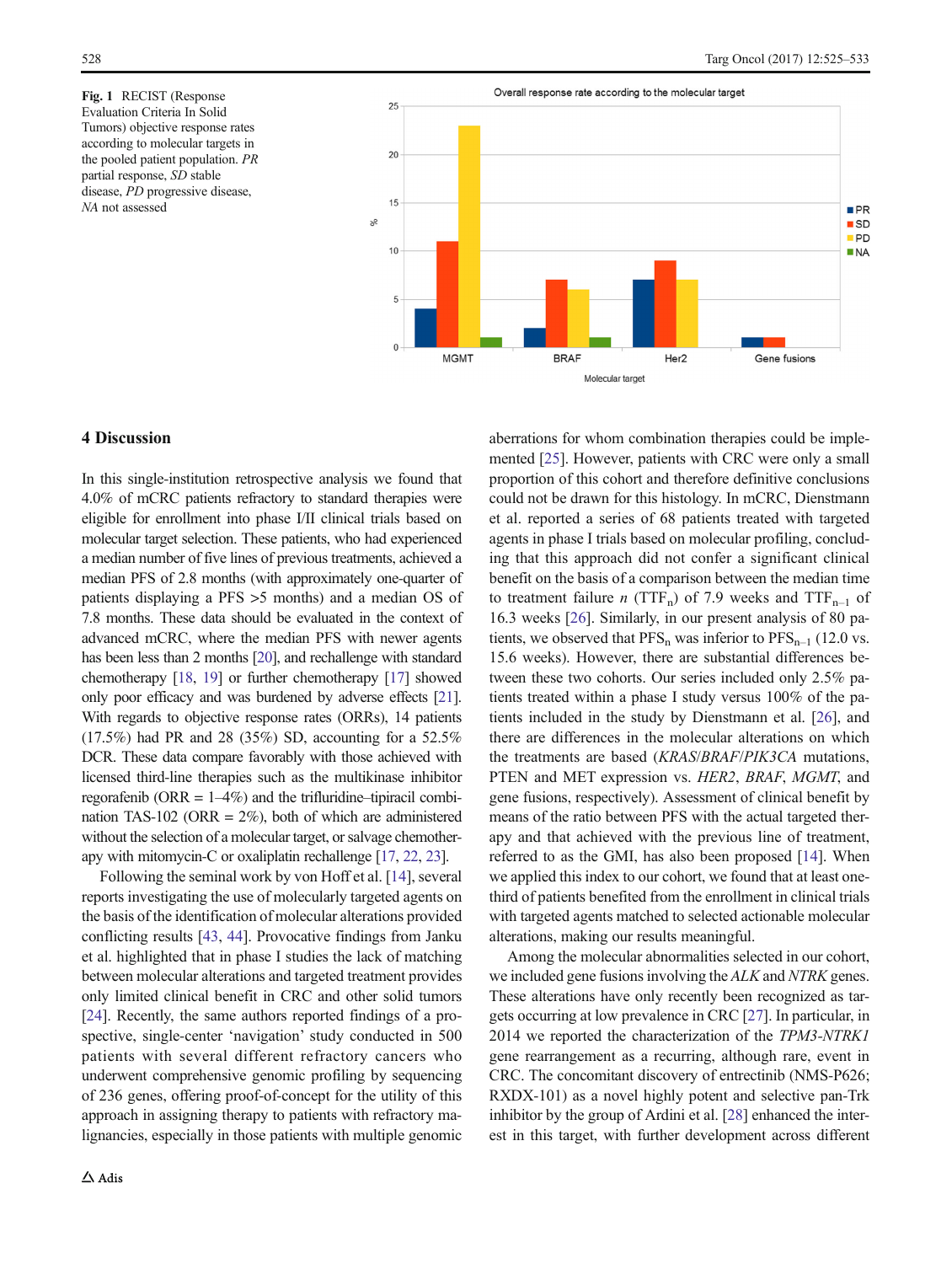<span id="page-4-0"></span>Fig. 2 Progression-free survival a for all patients; and b according to KRAS status



histologies and currently ongoing phase II studies, including in CRC [[12](#page-7-0), [27\]](#page-7-0). Interestingly enough, the two gene fusions involving NTRK and ALK described in the present cohort were previously unreported [\[29,](#page-7-0) [30\]](#page-7-0), highlighting the challenge of a comprehensive molecular pathology that should not merely include gene fusions together with mutations and amplifications but also elucidate the exact fusion partner and oncogenic potential for treatment with specific inhibitors.

During the last decade, the assessment of KRAS and neuroblastoma RAS viral oncogene homolog (NRAS) gained increasing importance for an optimal management of mCRC [\[31](#page-7-0)]. Mutations in *KRAS* codons 12 or 13 (in exon 2) affect approximately 40% of patients with metastatic CRC [\[32\]](#page-7-0). About an additional 5% of CRC patients display mutations in KRAS exons 3 or 4, usually at codon 61 or 146, and another 5% of CRC patients have mutations in NRAS in exons 2, 3, or 4. Extended RAS status (KRAS and NRAS exons 2, 3, and 4 mutations) is the validated biomarker of response to anti-EGFR antibodies [\[31](#page-7-0)]. RAS mutant mCRC exhibit a significantly higher cumulative incidence of lung, bone, and brain metastasis [[33](#page-7-0)–[35](#page-7-0)]. The prognostic role of RAS mutations is controversial, but increasing evidence shows a negative effect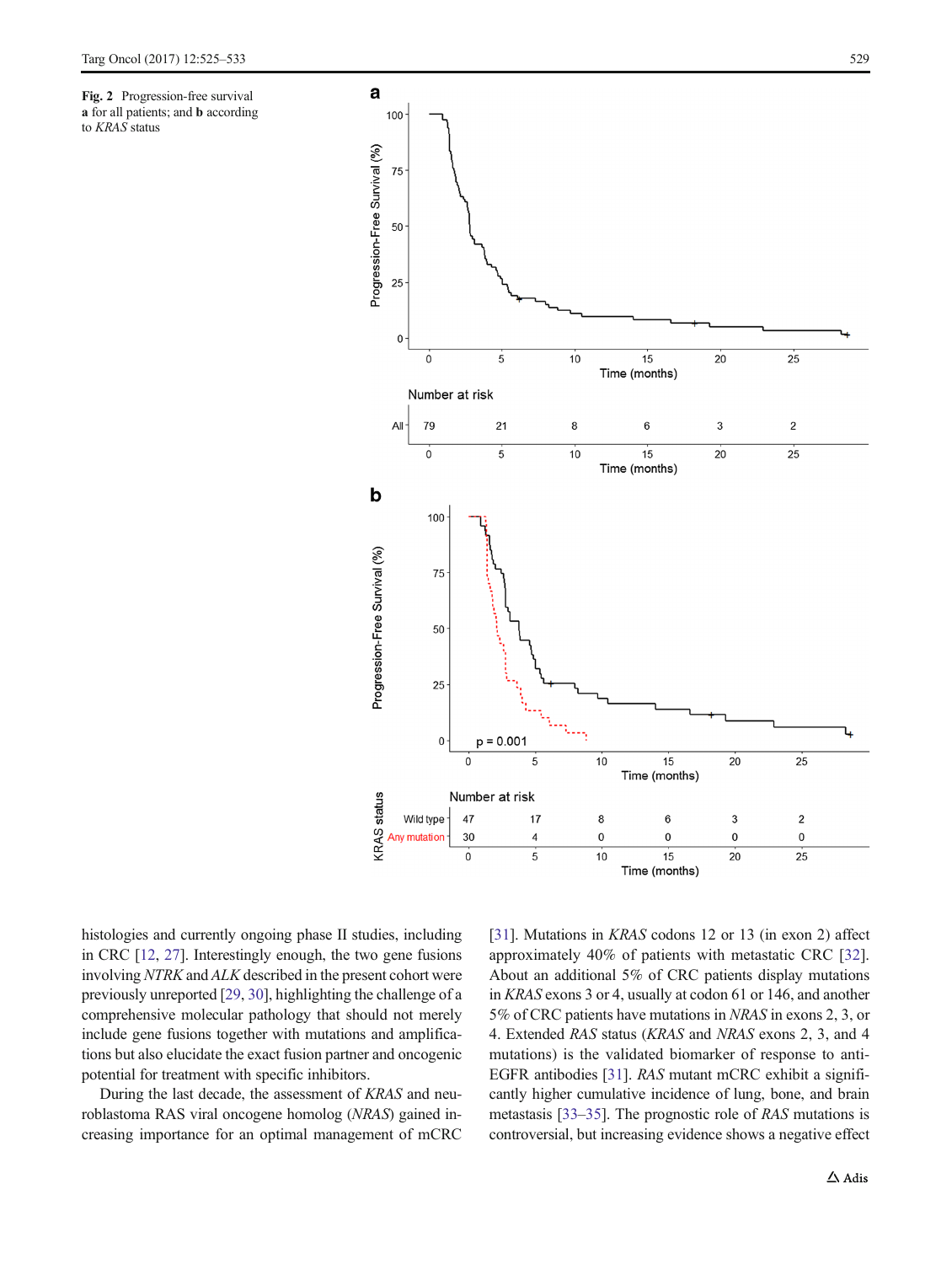<span id="page-5-0"></span>



in the adjuvant and metastatic setting [\[36](#page-7-0)–[38\]](#page-7-0). In our cohort, KRAS mutations showed an overall negative prognostic value, since patients harboring KRAS-mutated tumors had shorter PFS and OS. Also, DCR was more frequent in patients with KRAS wild-type tumors. However, it should be taken into account that half of the selected phase I/II trials were designed for patients with KRAS wild-type tumors (Cmek2110 and Cmek2116 for BRAF-mutated tumors, HER2 Amplification for Colo-rectaL Cancer Enhanced Stratification-HERACLES for HER2 amplified tumors) and most of the KRAS-mutated patients were treated in the two studies (DETECT and TEMECT with dacarbazine and temozolomide, respectively) that were not based on directly targeting an oncogenic driver but rather exploiting a molecular context of susceptibility.

Limitations of our study include the small sample size and potential sampling bias, the notion that the use of GMI as an index of clinical benefit in CRC has been criticized as there is a lack of correlation between  $PFS_n$  and  $PFS_{n-1}$  that is the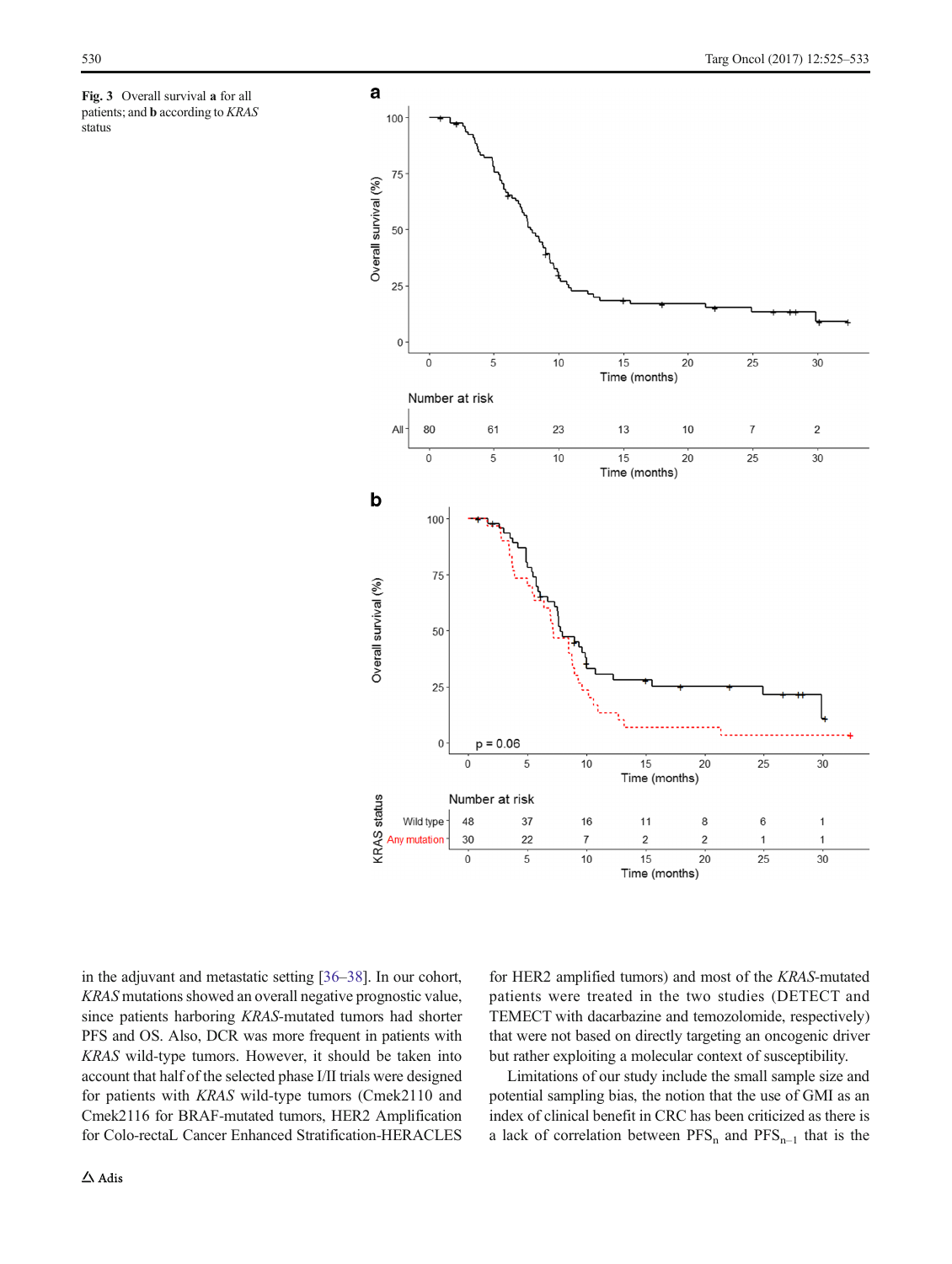<span id="page-6-0"></span>

Fig. 4 Growth modulation index for each patient included in the pooled analysis and corresponding phase I/II clinical trials.  $M^*$  subset of patients within the study with hypermethylation of MGMT

statistical assumption for applying this method [\[39,](#page-7-0) [40](#page-7-0)], and that KRAS-limited instead of extended RAS analysis was performed in our cohort.

In conclusion, our single-institution study indicates that in a heavily pretreated mCRC population about 4% of tumors display a potential actionable molecular context suitable for phase I/II trials with matched therapeutics. Comprehensive molecular selection is challenging, encompassing inclusion of actionable alterations occurring at low frequency in CRC such as HER2 amplification [[10](#page-7-0)] and rare gene fusions involving the ALK and NTRK genes [[41\]](#page-8-0), but enhances therapeutic options to be exploited in the advanced setting. This knowledge, coupled with recent advancements in the understanding of acquired resistance mechanisms to targeted agents through liquid biopsy [[8](#page-7-0), [42](#page-8-0)] is expanding opportunities of precision oncology therapies for CRC.

Acknowledgments The Authors are profoundly grateful to Professor Alberto Bardelli who provided knowledge and cultural motivation to the Precision Oncology Program at Niguarda Cancer Center.

Author Contributions AS-B provided patients' care, collected patients' samples, supervised data collection and analysis, and was the major contributor in writing the manuscript. AA provided patients' care, participated in data collection, statistical analysis, and writing the manuscript. EB provided patients' care and participated in data collection and writing the manuscript. SSt performed data collection and participated in collection of patients'samples. LG, GC, IS, KB, CF, RR, TC, SDB, MS, VG, LP, GC-S, FR, GB and ET provided patients' care. FP, SG, AC and AG participated in data and patients' samples collection. GM supervised data and patients' samples collection. SV EV, CL and MT performed diagnostic pathology and molecular analysis on tumor tissue specimens as per clinical studies. AV supervised local radiological assessment of patients as per clinical studies. SSi supervised patients' care and participated in data analysis and writing of the manuscript. All authors read and approved the final manuscript.

#### Compliance with Ethical Standards

Funding The study was partly supported by the grant "Terapia Molecolare dei Tumori^ by Fondazione Oncologia Niguarda, by Associazione Italiana per la Ricerca sul Cancro (AIRC) Special program  $5 \times 1000$ , and by the European Union Horizon 2020 research and innovation programme 2014–2020 under grant agreement number 635342 (MoTriColor project).

Conflicts of Interest The authors declare no conflicts of interest.

Open Access This article is distributed under the terms of the Creative Commons Attribution-NonCommercial 4.0 International License (http:// creativecommons.org/licenses/by-nc/4.0/), which permits any noncommercial use, distribution, and reproduction in any medium, provided you give appropriate credit to the original author(s) and the source, provide a link to the Creative Commons license, and indicate if changes were made.

#### **References**

- 1. Miller KD, Siegel RL, Lin CC, Mariotto AB, Kramer JL, Rowland JH, et al. Cancer treatment and survivorship statistics, 2016. CA Cancer J Clin. 2016;66:271–89.
- 2. Abdalla EK, Vauthey J-N, Ellis LM, Ellis V, Pollock R, Broglio KR, et al. Recurrence and outcomes following hepatic resection, radiofrequency ablation, and combined resection/ablation for colorectal liver metastases. Ann Surg. 2004;239:818–25.
- 3. Adam R, Delvart V, Pascal G, Valeanu A, Castaing D, Azoulay D, et al. Rescue surgery for unresectable colorectal liver metastases downstaged by chemotherapy: a model to predict long-term survival. Ann Surg. 2004;240:644–57.
- 4. Siegel R, DeSantis C, Jemal A. Colorectal cancer statistics, 2014. CA Cancer J Clin. 2014;64:104–17.
- 5. Longley DB, Johnston PG. Molecular mechanisms of drug resistance. J Pathol. 2005;205:275–92.
- 6. Cunningham D, Humblet Y, Siena S, Khayat D, Bleiberg H, Santoro A, et al. Cetuximab monotherapy and cetuximab plus irinotecan in irinotecan-refractory metastatic colorectal cancer. N Engl J Med. 2004;351:337–45.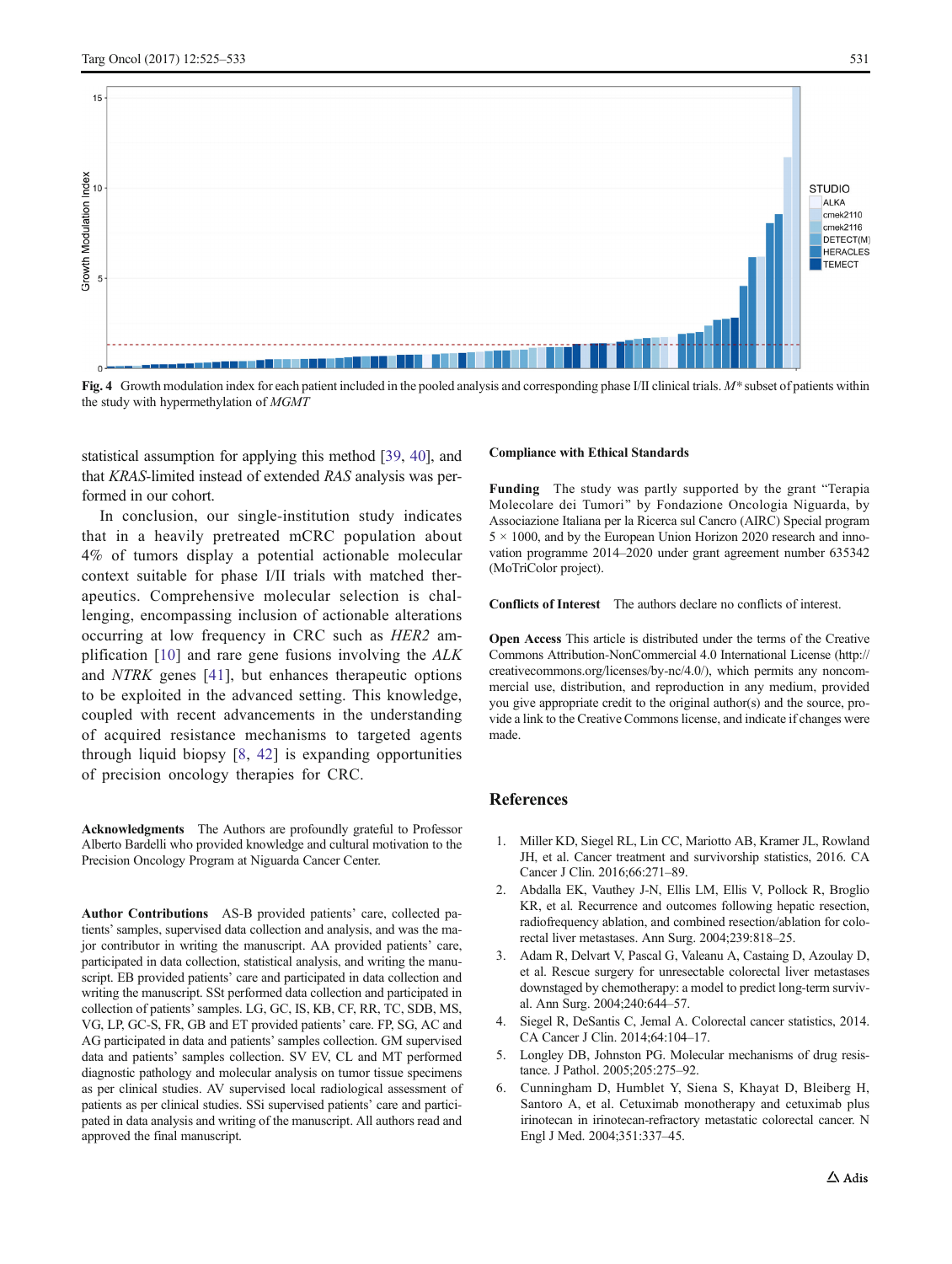- <span id="page-7-0"></span>7 Siravegna G, Mussolin B, Buscarino M, Corti G, Cassingena A, Crisafulli G, et al. Clonal evolution and resistance to EGFR blockade in the blood of colorectal cancer patients. Nat Med. 2015;21: 795–801.
- 8 Sartore-Bianchi A, Loupakis F, Argilés G, Prager GW. Challenging chemoresistant metastatic colorectal cancer: therapeutic strategies from the clinic and from the laboratory. Ann Oncol. 2016;27:1456–66.
- 9 Amatu A, Barault L, Moutinho C, Cassingena A, Bencardino K, Ghezzi S, et al. Tumor MGMT promoter hypermethylation changes over time limit temozolomide efficacy in a phase II trial for metastatic colorectal cancer. Ann Oncol. 2016;27:1062–7.
- 10 Sartore-Bianchi A, Trusolino L, Martino C, Bencardino K, Lonardi S, Bergamo F, et al. Dual-targeted therapy with trastuzumab and lapatinib in treatment-refractory, KRAS codon 12/13 wild-type, HER2-positive metastatic colorectal cancer (HERACLES): a proof-of-concept, multicentre, open-label, phase 2 trial. Lancet Oncol. 2016;17:738–46.
- 11 Amatu A, Sartore-Bianchi A, Moutinho C, Belotti A, Bencardino K, Chirico G, et al. Promoter CpG island hypermethylation of the DNA repair enzyme MGMT predicts clinical response to dacarbazine in a phase II study for metastatic colorectal cancer. Clin Cancer Res. 2013;19:2265–72.
- 12 Drilon A, Siena S, Ou SI, Patel M, Ahn MJ, Lee J, et al. Safety and Antitumor Activity of the Multitargeted Pan-TRK, ROS1, and ALK Inhibitor Entrectinib: Combined Results from Two Phase I Trials (ALKA-372-001 and STARTRK-1). Cancer Discov. 2017;4:400–9.
- 13 Eisenhauer EA, Therasse P, Bogaerts J, Schwartz LH, Sargent D, Ford R, et al. New response evaluation criteria in solid tumours: revised RECIST guideline (version 1.1). Eur J Cancer 1990. 2009;45:228–47.
- 14 Von Hoff DD, Stephenson JJ, Rosen P, Loesch DM, Borad MJ, Anthony S, et al. Pilot study using molecular profiling of patients' tumors to find potential targets and select treatments for their refractory cancers. J Clin Oncol. 2010;28:4877–83.
- 15 R Development Core Team. R: a language and environment for statistical computing [Internet]. Vienna: R Foundation for Statistical Computing; 2008. [http://www.R-project.org](http://www.r-project.org)
- Wickham H. ggplot2: elegant graphics for data analysis [Internet]. New York: Springer-Verlag; 2009. <http://ggplot2.org>
- 17 Petrelli F, Ghidini A, Inno A, Barni S. Mitomycin-C+ fluoropyrimidines in heavily pretreated metastatic colorectal cancer: a systematic review and evidence synthesis. Anti-Cancer Drugs. 2016;27:488–95.
- 18 Townsend AR, Bishnoi S, Broadbridge V, Beeke C, Karapetis CS, Jain K, et al. Rechallenge with oxaliplatin and fluoropyrimidine for metastatic colorectal carcinoma after prior therapy. Am J Clin Oncol. 2013;36:49–52.
- 19 Santini D, Vincenzi B, La Cesa A, Caricato M, Schiavon G, Spalletta B, et al. Continuous infusion of oxaliplatin plus chronomodulated capecitabine in 5-fluorouracil- and irinotecan-resistant advanced colorectal cancer patients. Oncology. 2005;69:27–34.
- 20 Nielsen DL, Palshof JA, Larsen FO, Jensen BV, Pfeiffer P. A systematic review of salvage therapy to patients with metastatic colorectal cancer previously treated with fluorouracil, oxaliplatin and irinotecan +/− targeted therapy. Cancer Treat Rev. 2014;40:701–15.
- 21 Bencardino K, Mauri G, Amatu A, Tosi F, Bonazzina E, Palmeri L, et al. Oxaliplatin immune-induced syndrome occurs with cumulative administration and Rechallenge: single institution series and systematic review study. Clin Colorectal Cancer. 2016;15:213–21.
- 22 Grothey A, Van Cutsem E, Sobrero A, Siena S, Falcone A, Ychou M, et al. Regorafenib monotherapy for previously treated metastatic colorectal cancer (CORRECT): an international, multicentre, randomised, placebo-controlled, phase 3 trial. Lancet. 2013;381: 303–12.
- 23 Mayer RJ, Van Cutsem E, Falcone A, Yoshino T, Garcia-Carbonero R, Mizunuma N, et al. Randomized trial of TAS-102 for refractory metastatic colorectal cancer. N Engl J Med. 2015;372:1909–19.
- 24 Janku F, Lee JJ, Tsimberidou AM, Hong DS, Naing A, Falchook GS, et al. PIK3CA mutations frequently coexist with RAS and BRAF mutations in patients with advanced cancers. PLoS One. 2011;6:e22769.
- 25 Wheler JJ, Janku F, Naing A, Li Y, Stephen B, Zinner R, et al. Cancer therapy directed by comprehensive genomic profiling: a single center study. Cancer Res. 2016;76:3690–701.
- 26 Dienstmann R, Serpico D, Rodon J, Saura C, Macarulla T, Elez E, et al. Molecular profiling of patients with colorectal cancer and matched targeted therapy in phase I clinical trials. Mol Cancer Ther. 2012;11:2062–71.
- 27 Amatu A, Sartore-Bianchi A, Siena S. NTRK gene fusions as novel targets of cancer therapy across multiple tumour types. ESMO Open. 2016;1:e000023.
- 28 Ardini E, Menichincheri M, Banfi P, Bosotti R, De Ponti C, Pulci R, et al. Entrectinib, a pan-TRK, ROS1, and ALK inhibitor with activity in multiple molecularly defined cancer indications. Mol Cancer Ther. 2016;15:628–39.
- 29 Amatu A, Somaschini A, Cerea G, Bosotti R, Valtorta E, Buonandi P, et al. Novel CAD-ALK gene rearrangement is drugable by entrectinib in colorectal cancer. Br J Cancer. 2015;113:1730–4.
- 30 Sartore-Bianchi A, Ardini E, Bosotti R, Amatu A, Valtorta E, Somaschini A, et al. Sensitivity to entrectinib associated with a novel LMNA-NTRK1 gene fusion in metastatic colorectal cancer. J Natl Cancer Inst 2016;108.
- 31 Douillard J-Y, Oliner KS, Siena S, Tabernero J, Burkes R, Barugel M, et al. Panitumumab-FOLFOX4 treatment and RAS mutations in colorectal cancer. N Engl J Med. 2013;369:1023–34.
- 32 Moroni M, Veronese S, Benvenuti S, Marrapese G, Sartore-Bianchi A, Di Nicolantonio F, et al. Gene copy number for epidermal growth factor receptor (EGFR) and clinical response to antiEGFR treatment in colorectal cancer: a cohort study. Lancet Oncol. 2005;6:279–86.
- 33 Cejas P, López-Gómez M, Aguayo C, Madero R, de Castro CJ, Belda-Iniesta C, et al. KRAS mutations in primary colorectal cancer tumors and related metastases: a potential role in prediction of lung metastasis. PLoS One. 2009;4:e8199.
- 34 Andreyev HJN, Norman AR, Cunningham D, Oates J, Dix BR, Iacopetta BJ, et al. Kirsten ras mutations in patients with colorectal cancer: the "RASCAL II" study. Br J Cancer. 2001;85:692-6.
- 35 Deng Y, Wang L, Tan S, Kim GP, Dou R, Chen D, et al. KRAS as a predictor of poor prognosis and benefit from postoperative FOLFOX chemotherapy in patients with stage II and III colorectal cancer. Mol Oncol. 2015;9:1341–7.
- 36 Kadowaki S, Kakuta M, Takahashi S, Takahashi A, Arai Y, Nishimura Y, et al. Prognostic value of KRAS and BRAF mutations in curatively resected colorectal cancer. World J Gastroenterol. 2015;21:1275–83.
- 37 Vincenzi B, Cremolini C, Sartore-Bianchi A, Russo A, Mannavola F, Perrone G, et al. Prognostic significance of K-Ras mutation rate in metastatic colorectal cancer patients. Oncotarget. 2015;6:31604–12.
- 38 Tosi F, Magni E, Amatu A, Mauri G, Bencardino K, Truini M, et al. Effect of KRAS and BRAF mutations on survival of metastatic colorectal cancer after liver resection: a systematic review and meta-analysis. Clin Colorectal Cancer. Epub 2017 Jan 25. doi: 10.1016/ j.clcc.2017.01.004.
- 39 Mick R, Crowley JJ, Carroll RJ. Phase II clinical trial design for noncytotoxic anticancer agents for which time to disease progression is the primary endpoint. Control Clin Trials. 2000;21:343–59.
- 40 Buyse M, Quinaux E, Hendlisz A, Golfinopoulos V, Tournigand C, Mick R. Progression-free survival ratio as end point for phase II trials in advanced solid tumors. J Clin Oncol. 2011;29:e451–2.